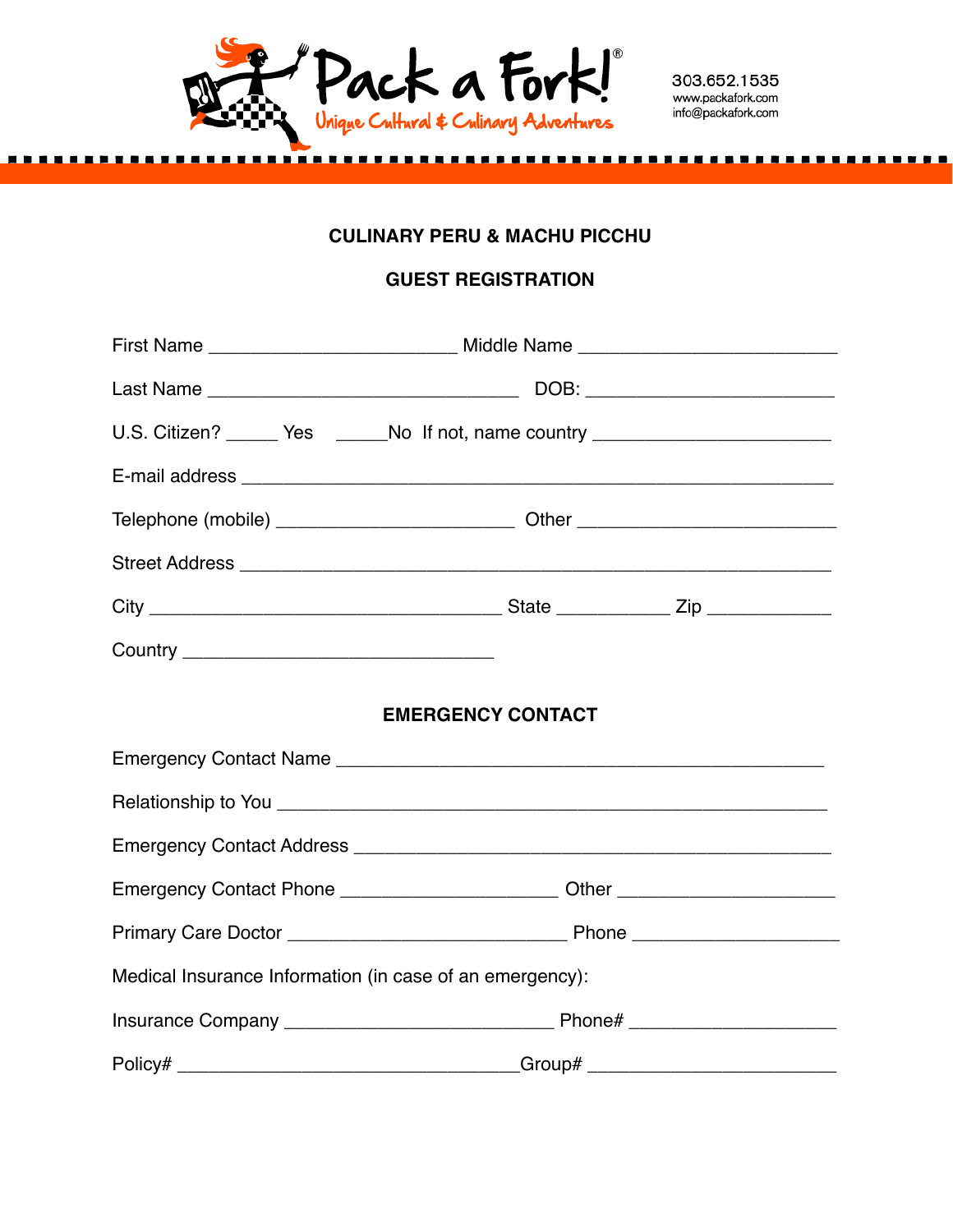Please provide Pack A Fork! with a copy of your current passport

I have attached a copy of my Passport and will enclose it with this Guest Registration form (send by e-mail to info@packafork.com or by mail)

\* Note: Most countries require a passport to be valid 6 months past your travel dates. If you do not yet have a passport or if you are renewing your passport, please let us know when you have received it. We need a copy of it as soon as possible. 

This trip is rated 'moderate'. However, there might be walking, standing, stairclimbing and walking up hill on uneven terrain during tours. Do you have any physical conditions that might prevent you from participating in these activities? If so, explain:

Tell us a bit about you..

What are your expectations for this trip?

What interests you most about this itinerary?

Are there any special events you will be celebrating during the tour (birthdays, anniversaries, etc.?

Do you have diet restrictions (vegetarian, gluten-free, vegan, etc.)? Please also list foods you do not like. We will find an alternative for you.

Any questions or concerns? Please describe here or contact us at 303-652-1535.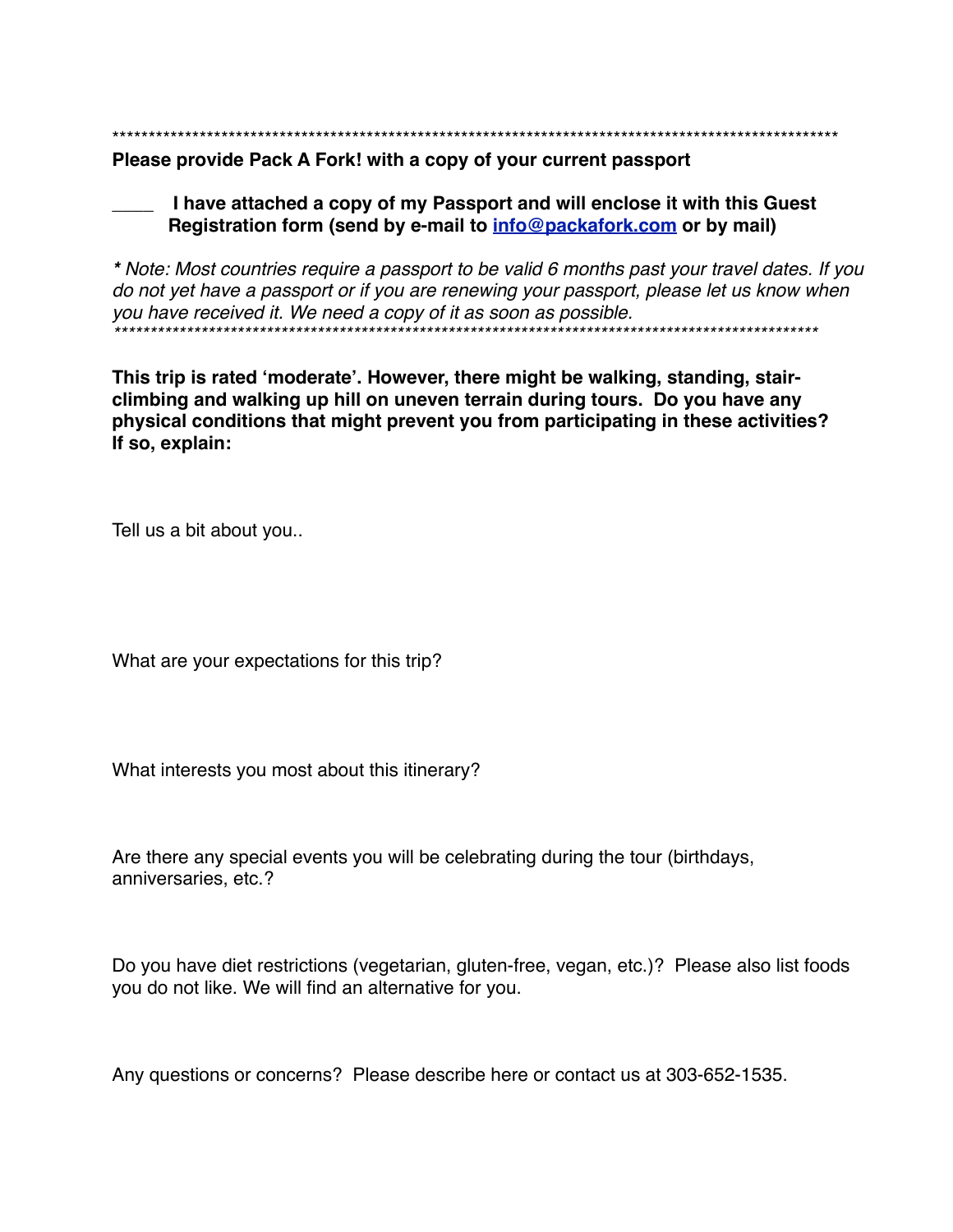Please note: This is a non-smoking trip. Smoking will not be allowed in hotels, on the coach or in other non-smoking designated areas. 

#### **Accommodations:**

If you are sharing a room, please indicate his/her name

I would like to have my own room (requires an additional single supplement)

If there is anything we should know regarding your rooming preferences, please indicate here:

## **Arrival Information:**

Please select from the following regarding your arrival and departure information:

I have made my own flight arrangements through Exito Travel or by another means and have forwarded a copy of my itinerary to Pack A Fork!

I have not yet booked my flight arrangements, but will send Pack a Fork! a copy of my itinerary once I have done so. (Please email to: info@packafork.com)

#### Payment:

Payment In full for tour/double occupancy

Payment in full for tour/single occupancy

\_\_\_\_\_\_ Payment by Check \_\_\_\_\_\_\_\_\_\_\_\_ Payment by bank transfer (contact office)

Please make checks payable to Pack A Fork! LLC and mail with this Guest Registration form and the signed Consumer Disclosure form (download PDF's on website) to Pack A Fork!, P.O. Box 288, Niwot, CO 80544